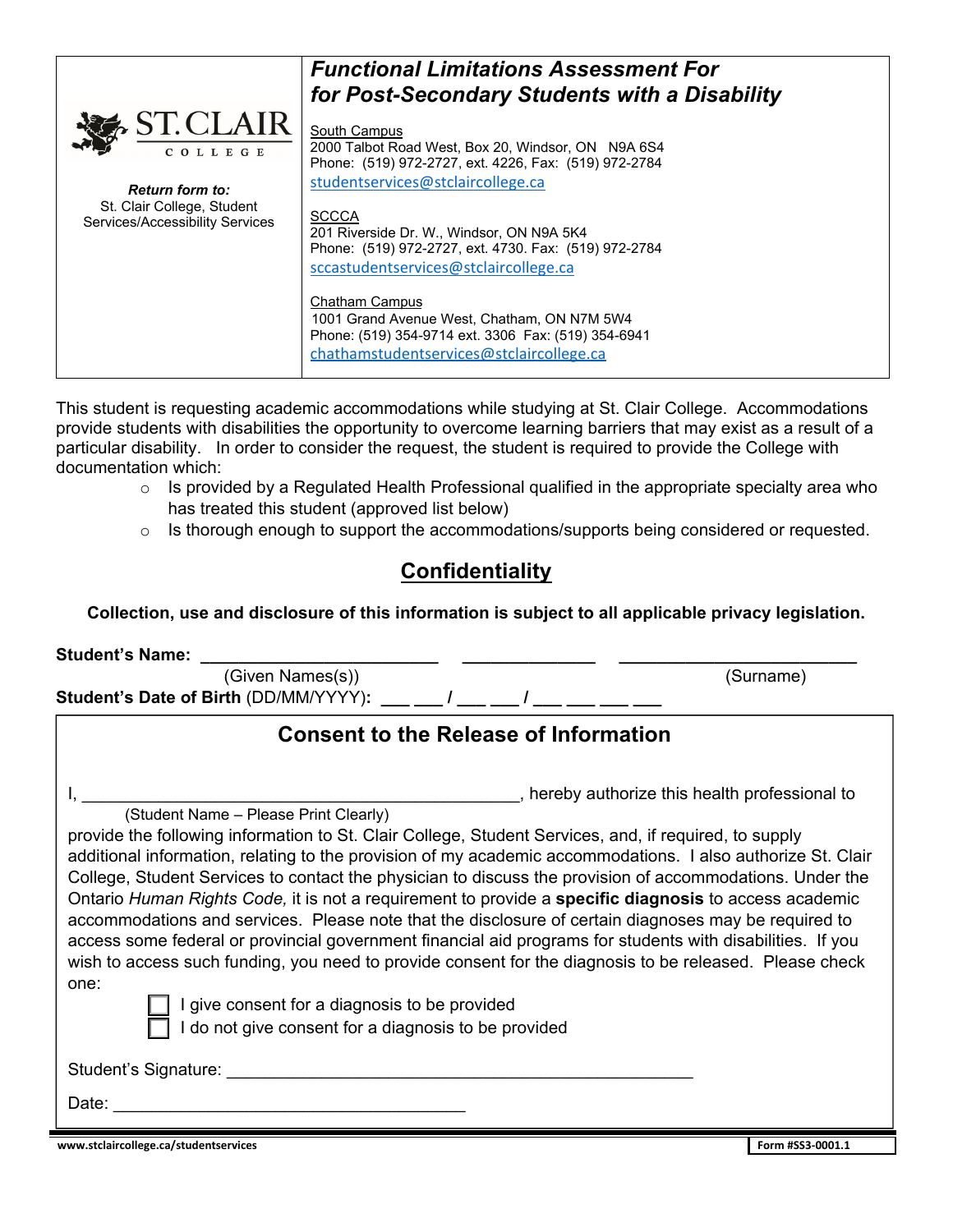### **TO BE COMPLETED BY AN APPROVED REGULATED HEALTH PROFESSIONAL**

| You are a:<br>Psychologist (complete table sections A to D)<br>Psychiatrist (complete table sections A to D)<br>Psychological Associate (complete table sections A to D)<br>Audiologist (complete table section F)<br>Optometrist (complete table section E)<br>Ophthalmologist (complete table section E)<br>Speech-Language Pathologist (complete table section G)<br>Medical Specialist (complete table sections A to D and H)<br>Family Physician (complete table sections A to H)<br>How long have you been treating this student? |
|-----------------------------------------------------------------------------------------------------------------------------------------------------------------------------------------------------------------------------------------------------------------------------------------------------------------------------------------------------------------------------------------------------------------------------------------------------------------------------------------------------------------------------------------|
| Date of last clinical assessment:                                                                                                                                                                                                                                                                                                                                                                                                                                                                                                       |
| Is the disability:<br>Permanent with symptoms that are $\bigcirc$ continuous $OR\bigcirc$ episodic/recurrent<br>Temporary with symptoms that are $\bigcirc$ continuous OR $\bigcirc$ episodic/recurrent<br>Anticipated date of recovery (day/month/year): _________________________________<br>Being monitored to determine a diagnosis<br>Date of next assessment:<br><b>Medication</b> : If the student has been prescribed medication(s), when is/are the medication(s) likely to affect                                             |
| academic functioning negatively? (Check all that apply)                                                                                                                                                                                                                                                                                                                                                                                                                                                                                 |
| Afternoon<br>Evening<br>N/A<br>  Morning                                                                                                                                                                                                                                                                                                                                                                                                                                                                                                |
| Diagnosis (with consent given on page one) - (Please avoid the use of such terms as "suggests" or "is<br>indicative of." If the criteria for a diagnostic disability are not present, that must be stated in the report. Multiple<br>diagnoses or co-existing conditions, which may influence academic progress, should be included; If Mental<br>Health Disability - Note DSM 5 diagnosis; Vision - identify Visual Acuity; Hearing - identify severity)                                                                               |
|                                                                                                                                                                                                                                                                                                                                                                                                                                                                                                                                         |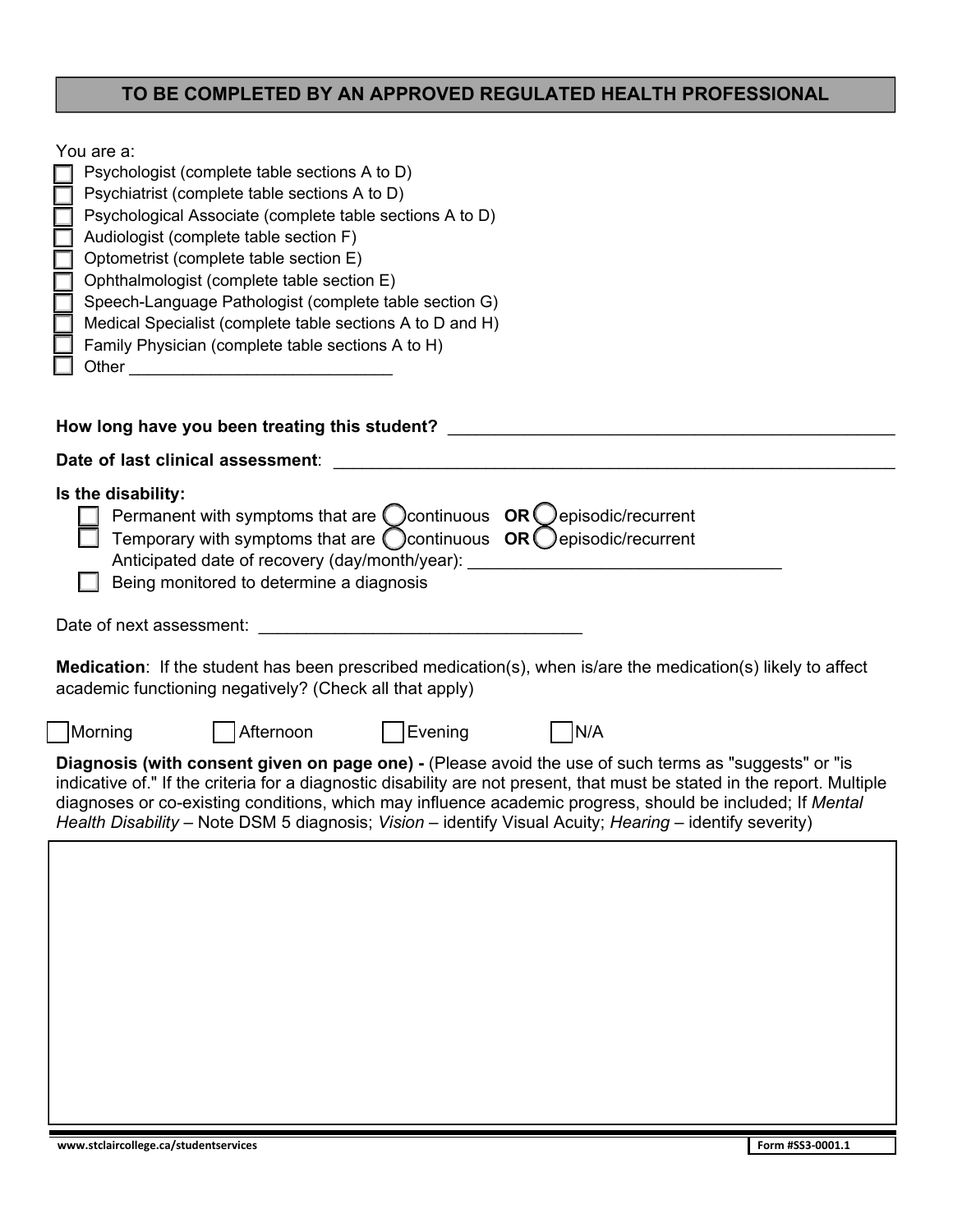| DSM 5 Diagnosis (es):                  |  |
|----------------------------------------|--|
|                                        |  |
|                                        |  |
|                                        |  |
|                                        |  |
| *Please indicate primary and secondary |  |
| Date of Onset:                         |  |

| Medical Diagnosis (es):                |  |
|----------------------------------------|--|
|                                        |  |
|                                        |  |
|                                        |  |
|                                        |  |
|                                        |  |
| *Please indicate primary and secondary |  |
| Date of Onset:                         |  |

# **Check Appropriate Boxes Below To Indicate Impact on Educational/Academic Functioning**

| <b>Skills/Abilities</b>             | <b>WITHIN</b>   | <b>MILD OR</b>  | <b>MODERATE</b>    | <b>SEVERE</b> | <b>UNABLE</b>  |
|-------------------------------------|-----------------|-----------------|--------------------|---------------|----------------|
|                                     | <b>NORMAL</b>   | <b>SLIGHT</b>   | Functional         | Functional    | <b>TO</b>      |
|                                     | <b>LIMITS</b>   | Functional      | limitation evident | limitation    | <b>ASSESS</b>  |
|                                     | No functional   | limitation      | in this area       | evident in    | <b>OR</b>      |
|                                     | limitation      | evident in this |                    | this area     | <b>UNKNOWN</b> |
|                                     | evident in this | area            |                    |               | <b>AT THIS</b> |
|                                     | area            |                 |                    |               | <b>TIME</b>    |
| A. Cognition                        |                 |                 |                    |               |                |
|                                     |                 |                 |                    |               |                |
| <b>Attention/Concentration</b>      |                 |                 |                    |               |                |
| E.g. during exams, classes, labs;   |                 |                 |                    |               |                |
| while writing essays/reports        |                 |                 |                    |               |                |
| <b>Long-term Memory</b>             |                 |                 |                    |               |                |
| E.g. ability to recall and retrieve |                 |                 |                    |               |                |
| stored information especially in    |                 |                 |                    |               |                |
| time-limited testing situations     |                 |                 |                    |               |                |
|                                     |                 |                 |                    |               |                |
|                                     |                 |                 |                    |               |                |
| <b>Short-term Memory</b>            |                 |                 |                    |               |                |
| E.g. information that is stored for |                 |                 |                    |               |                |
| about 30 seconds, E.g. ability to   |                 |                 |                    |               |                |
| follow class directions             |                 |                 |                    |               |                |
|                                     |                 |                 |                    |               |                |
|                                     |                 |                 |                    |               |                |
| <b>Executive Functioning</b>        |                 |                 |                    |               |                |
| E.g. ability to: meet               |                 |                 |                    |               |                |
| exams/assignment deadlines; multi-  |                 |                 |                    |               |                |
| task (E.g. listen and take notes at |                 |                 |                    |               |                |
| the same time); prioritize academic |                 |                 |                    |               |                |
| tasks (E.g. complete assignments,   |                 |                 |                    |               |                |
| study, attend classes); manage      |                 |                 |                    |               |                |
| time effectively (stay focused on   |                 |                 |                    |               |                |
| task)                               |                 |                 |                    |               |                |
|                                     |                 |                 |                    |               |                |
|                                     |                 |                 |                    |               |                |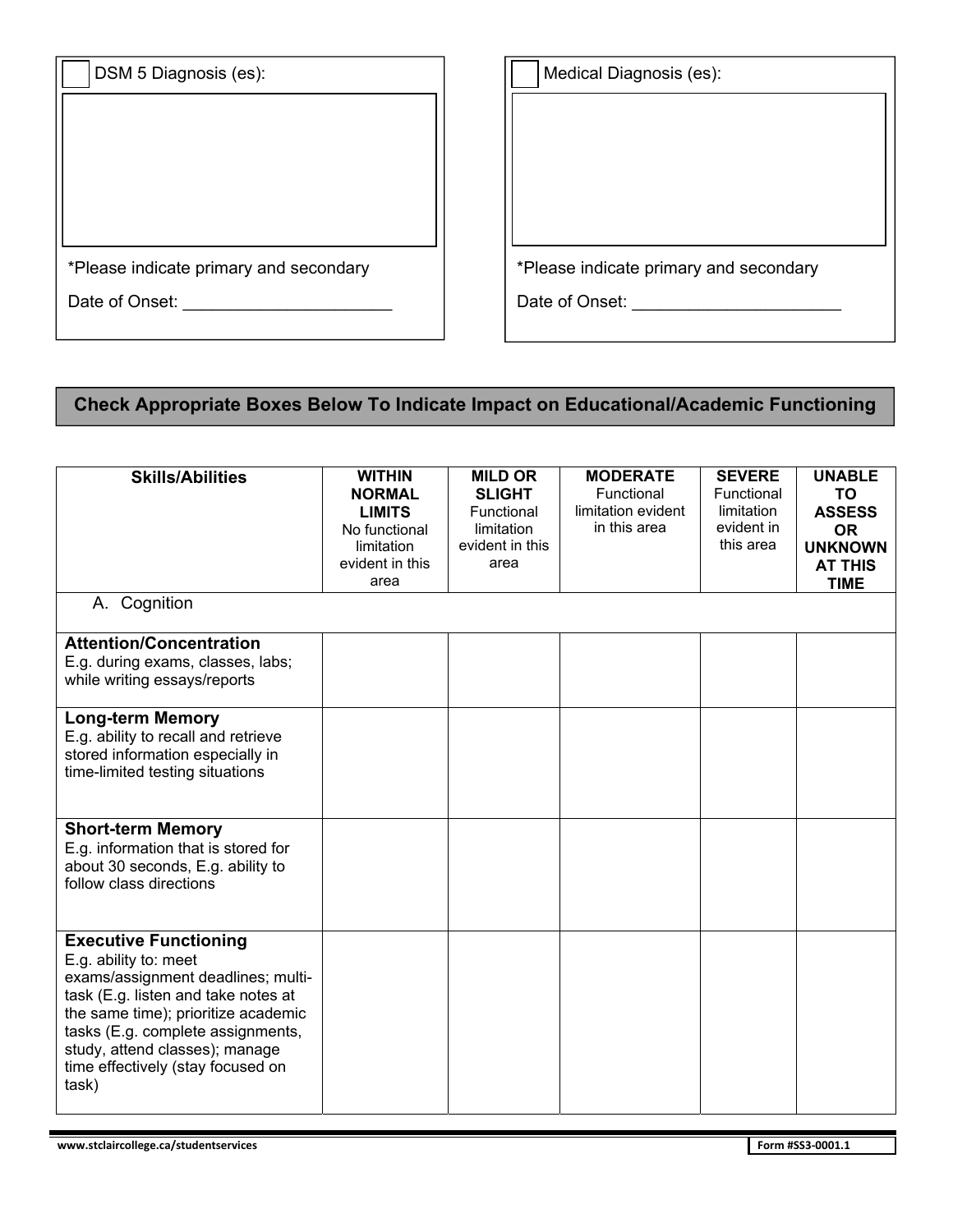| <b>Information Processing</b><br>E.g. ability to input, process, store<br>and retrieve information                                                                                  |  |  |  |
|-------------------------------------------------------------------------------------------------------------------------------------------------------------------------------------|--|--|--|
| <b>Managing Distractions</b><br>(filter out stimuli)<br>E.g. ability to filter out distracting<br>visual and auditory stimuli during<br>classes and/or testing situations           |  |  |  |
| <b>Judgment - Anticipating the</b><br>impact of one's behaviour on<br>self and others<br>E.g. understand when it is an<br>appropriate time to interrupt a<br>professor during class |  |  |  |
| <b>Communication</b><br>The ability to effectively convey<br>information orally or in writing to<br>others                                                                          |  |  |  |

| <b>Skills/Abilities</b>                | <b>WITHIN</b><br><b>NORMAL</b> | <b>MILD OR</b><br><b>SLIGHT</b> | <b>MODERATE</b><br>Functional | <b>SEVERE</b><br>Functional | <b>UNABLE</b><br><b>TO</b> |
|----------------------------------------|--------------------------------|---------------------------------|-------------------------------|-----------------------------|----------------------------|
|                                        | <b>LIMITS</b>                  | Functional                      | limitation evident            | limitation                  | <b>ASSESS</b>              |
|                                        | No functional                  | limitation                      | in this area                  | evident in                  | <b>OR</b>                  |
|                                        | limitation                     | evident in this                 |                               | this area                   | <b>UNKNOWN</b>             |
|                                        | evident in this                | area                            |                               |                             | <b>AT THIS</b>             |
|                                        | area                           |                                 |                               |                             | <b>TIME</b>                |
| Physical<br>В.                         |                                |                                 |                               |                             |                            |
| <b>Mobility</b>                        |                                |                                 |                               |                             |                            |
| E.g. Ability to get to and from        |                                |                                 |                               |                             |                            |
| classes/field work independently:      |                                |                                 |                               |                             |                            |
| ambulate within classroom, lab,        |                                |                                 |                               |                             |                            |
| placement environment, etc.; climb     |                                |                                 |                               |                             |                            |
| stairs; maintain balance               |                                |                                 |                               |                             |                            |
|                                        |                                |                                 |                               |                             |                            |
| <b>Gross Motor</b>                     |                                |                                 |                               |                             |                            |
| E.g. ability to: lift, carry, reach    |                                |                                 |                               |                             |                            |
| overhead, twist bend, kneel            |                                |                                 |                               |                             |                            |
| <b>Fine Motor/Manual Dexterity</b>     |                                |                                 |                               |                             |                            |
| E.g. ability to: grip a pencil/pen and |                                |                                 |                               |                             |                            |
| write; type; perform repetitive        |                                |                                 |                               |                             |                            |
| activities; operate precision          |                                |                                 |                               |                             |                            |
| instruments such as a microscope;      |                                |                                 |                               |                             |                            |
| manipulate tools safely (e.g.          |                                |                                 |                               |                             |                            |
| scissors, screwdrivers, tweezers,      |                                |                                 |                               |                             |                            |
| saws, drills, etc.)                    |                                |                                 |                               |                             |                            |
|                                        |                                |                                 |                               |                             |                            |
| <b>Stand for Sustained Periods</b>     |                                |                                 |                               |                             |                            |
| E.g. in a 3 hour lab or while on       |                                |                                 |                               |                             |                            |
| placement                              |                                |                                 |                               |                             |                            |
|                                        |                                |                                 |                               |                             |                            |
|                                        |                                |                                 |                               |                             |                            |
|                                        |                                |                                 |                               |                             |                            |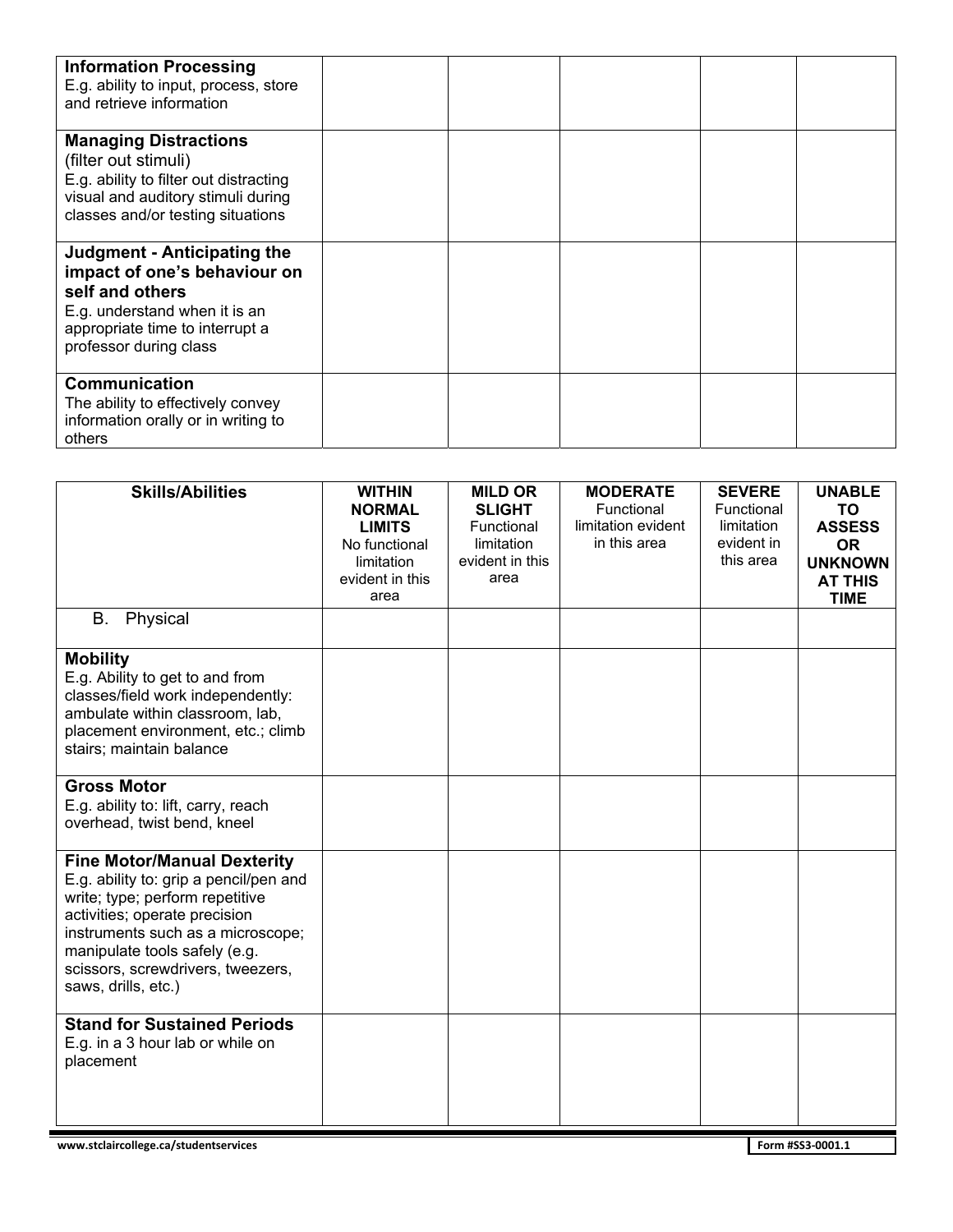| <b>Stamina/Ability to Engage in</b><br><b>Academic Activities</b><br>E.g. ability to attend 15+ hours of<br>classes a week, complete the<br>resulting study requirements and<br>meet assignment and exam<br>demands |  |  |  |
|---------------------------------------------------------------------------------------------------------------------------------------------------------------------------------------------------------------------|--|--|--|
| <b>Ability to Sit for a Sustained</b><br><b>Period of Time</b><br>E.g. during a 3 hour lecture or while<br>on placement                                                                                             |  |  |  |

| <b>Skills/Abilities</b>                                                                                                                                                                                                                                                                                                       | <b>WITHIN</b><br><b>NORMAL</b><br><b>LIMITS</b><br>No functional<br>limitation<br>evident in this<br>area | <b>MILD OR</b><br><b>SLIGHT</b><br>Functional<br>limitation<br>evident in this<br>area | <b>MODERATE</b><br>Functional<br>limitation evident<br>in this area | <b>SEVERE</b><br>Functional<br>limitation<br>evident in<br>this area | <b>UNABLE</b><br>TO<br><b>ASSESS</b><br><b>OR</b><br><b>UNKNOWN</b><br><b>AT THIS</b><br><b>TIME</b> |
|-------------------------------------------------------------------------------------------------------------------------------------------------------------------------------------------------------------------------------------------------------------------------------------------------------------------------------|-----------------------------------------------------------------------------------------------------------|----------------------------------------------------------------------------------------|---------------------------------------------------------------------|----------------------------------------------------------------------|------------------------------------------------------------------------------------------------------|
| Social / Emotional<br>$C_{\cdot}$                                                                                                                                                                                                                                                                                             |                                                                                                           |                                                                                        |                                                                     |                                                                      |                                                                                                      |
| <b>Effectively Control Emotions</b><br><b>During Routine Academic</b><br><b>Interactions</b><br>E.g. work cooperatively and<br>collaboratively during in class group<br>work situations; be calm when<br>interacting with others (professors,<br>students, field work clients); ability to<br>approach professors when needed |                                                                                                           |                                                                                        |                                                                     |                                                                      |                                                                                                      |
| <b>Effectively Read Social Cues</b><br>E.g. Follow established classroom<br>protocols such as wait to be asked<br>before answering a professor's<br>questions, understand when is an<br>appropriate time to interact with<br>others                                                                                           |                                                                                                           |                                                                                        |                                                                     |                                                                      |                                                                                                      |
| <b>Effectively Control Emotions</b><br><b>During Evaluation Situations</b><br>E.g. Sit in assigned seat during<br>exams/tests with the rest of the<br>class; deliver oral presentations to<br>peers/professors; accept<br>constructive feedback on<br>performance without adverse<br>reactions                                |                                                                                                           |                                                                                        |                                                                     |                                                                      |                                                                                                      |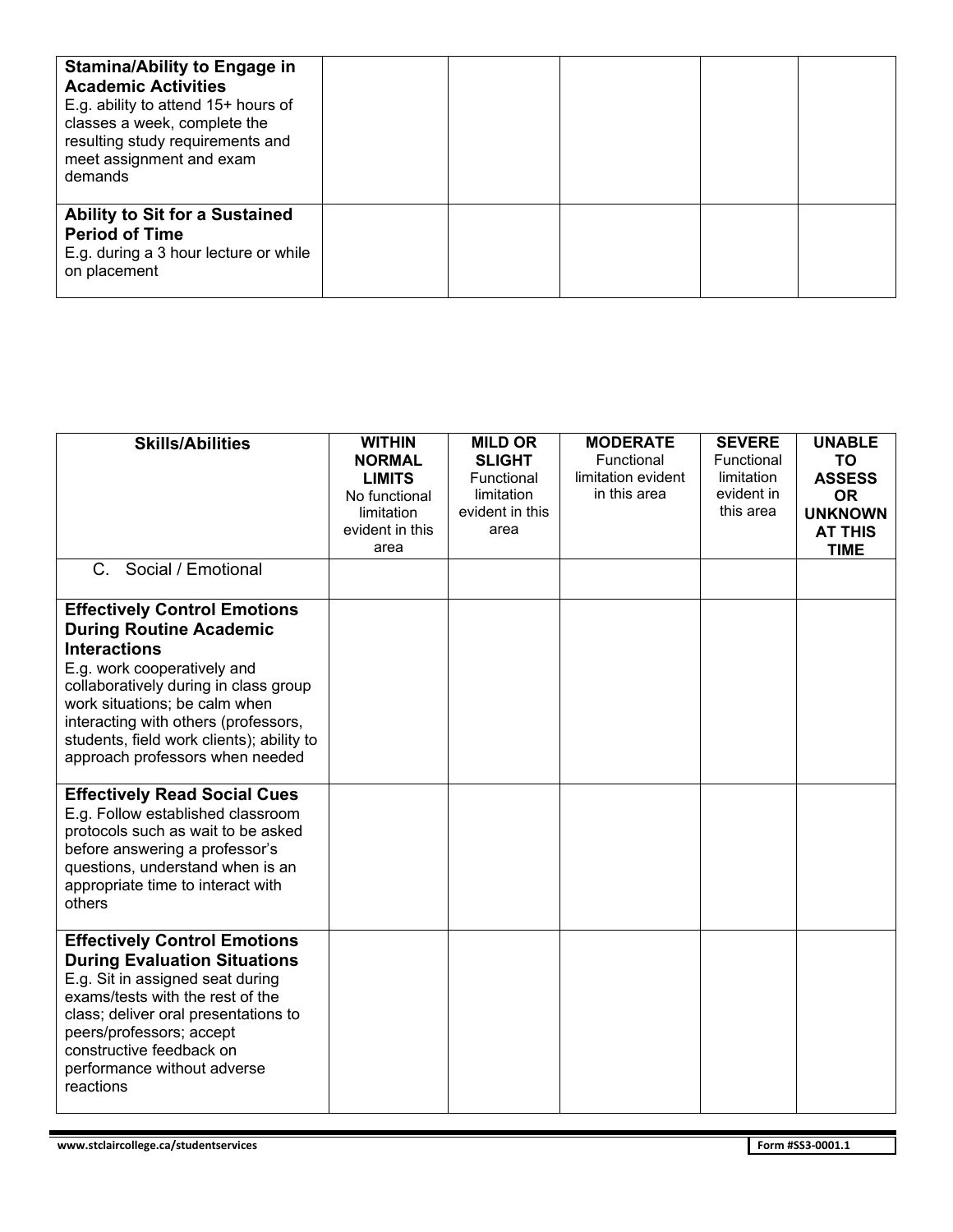| <b>Ability to Effectively Manage</b><br>the Demands of Academic Life<br>E.g. pressures of multiple<br>assignments, readings, tests/exams;<br>being away from home; placement<br>expectations   |  |  |  |
|------------------------------------------------------------------------------------------------------------------------------------------------------------------------------------------------|--|--|--|
| <b>Participate Appropriately</b><br><b>During In Class and Group</b><br><b>Work Situations</b><br>E.g. Participate in classroom<br>discussions, collaborate with peers<br>on group assignments |  |  |  |
| <b>Ability to Respond to Change</b><br><b>Effectively</b><br>E.g. change of: classrooms,<br>assignment deadlines, class<br>schedule, or professors                                             |  |  |  |

| <b>Skills/Abilities</b>                                                                                                                                             | <b>WITHIN</b><br><b>NORMAL</b><br><b>LIMITS</b><br>No functional | <b>MILD OR</b><br><b>SLIGHT</b><br>Functional<br>limitation | <b>MODERATE</b><br>Functional<br>limitation evident<br>in this area | <b>SEVERE</b><br>Functional<br>limitation<br>evident in | <b>UNABLE</b><br>TO<br><b>ASSESS</b><br><b>OR</b> |
|---------------------------------------------------------------------------------------------------------------------------------------------------------------------|------------------------------------------------------------------|-------------------------------------------------------------|---------------------------------------------------------------------|---------------------------------------------------------|---------------------------------------------------|
|                                                                                                                                                                     | limitation<br>evident in this                                    | evident in this<br>area                                     |                                                                     | this area                                               | <b>UNKNOWN</b><br><b>AT THIS</b>                  |
| D. Field Work                                                                                                                                                       | area                                                             |                                                             |                                                                     |                                                         | <b>TIME</b>                                       |
| <b>Work Safely With Vulnerable</b><br><b>Populations</b><br>E.g. people who are ill, have<br>disabilities, children and older adults                                |                                                                  |                                                             |                                                                     |                                                         |                                                   |
| <b>Stamina: Meet the Demands of</b><br><b>Field Work</b><br>E.g. 35+ hours of field work per<br>week, possible 12 hour work shifts;<br>day, evening or night shifts |                                                                  |                                                             |                                                                     |                                                         |                                                   |
| Sensory                                                                                                                                                             |                                                                  |                                                             |                                                                     |                                                         |                                                   |
| Vision (with correction):<br>Е.<br><b>Describe Below</b>                                                                                                            |                                                                  |                                                             |                                                                     |                                                         |                                                   |
| F.<br>Hearing (with correction):<br><b>Describe Below</b>                                                                                                           |                                                                  |                                                             |                                                                     |                                                         |                                                   |
| Speech:<br>G.<br>Describe Below                                                                                                                                     |                                                                  |                                                             |                                                                     |                                                         |                                                   |